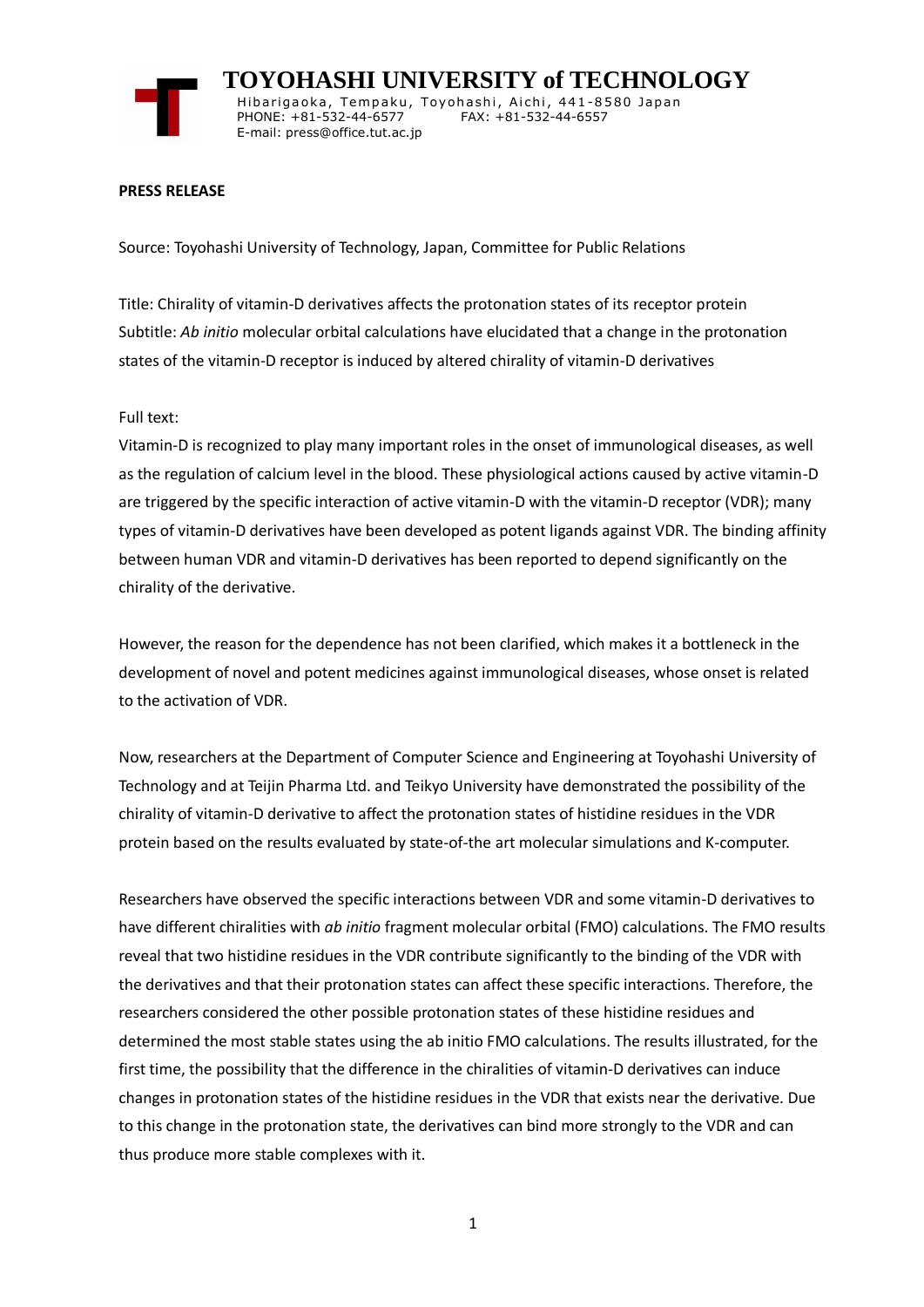

 **TOYOHASHI UNIVERSITY of TECHNOLOGY** Hibarigaoka, Tempaku, Toyohashi, Aichi, 441-8580 Japan PHONE: +81-532-44-6577 FAX: +81-532-44-6557 E-mail: press@office.tut.ac.jp

This finding provides an important and essential warning for the molecular simulations to consider protonation states of histidine residues in proteins more precisely while investigating the specific interactions between proteins and ligands.

"We have used sophisticated molecular simulations and K-computer to find that the protonation states of the histidine residues in the VDR change significantly with alterations in the chirality of ligand", explains Associate Professor Noriyuki Kurita, "Since histidine residues exist in many proteins involved in the pathogenesis of diseases, we should consider their protonation states more precisely via *in silico* drag design based on molecular simulations."

The first author, graduate student Yuta Terauchi, said, "Our final goal is to develop novel potent medicines capable of activating VDR based on our *ab initio* molecular simulations, as well as on the basis of biomedical studies performed by our collaborators."

The authors are participating in an *in silico* drug design consortium – the fragment molecular orbital drug design (FMODD) consortium - in which various researchers from universities, drug companies, and national institutes are investigating the specific interactions between disease-related proteins and many types of candidate drugs using *ab initio* molecular simulations based on the FMO method and K-computer. Similar molecular simulations are underway now for a huge number of vitamin-D derivatives in order to propose novel ligands for VDR, which can act as candidate for potent drugs against immunological diseases, such as cancer.

## Funding agency:

A part of this research was undertaken during activities of the FMODD consortium. A part of the results was obtained using the K-computer (project ID: hp170183 and hp180147).

## Reference:

Yuta Terauchi, Rie Suzuki, Ryosuke Takeda, Ittetsu Kobayashi, Atsushi Kittaka, Midori Takimoto-Kamimura and Noriyuki Kurita (2018). Ligand chirality can affect histidine protonation of vitamin-D receptor: *ab initio* molecular orbital calculations in water. Journal of Steroid Biochemistry and Molecular Biology, in press.

(DOI: https://doi.org/10.1016/j.jsbmb.2018.09.020).